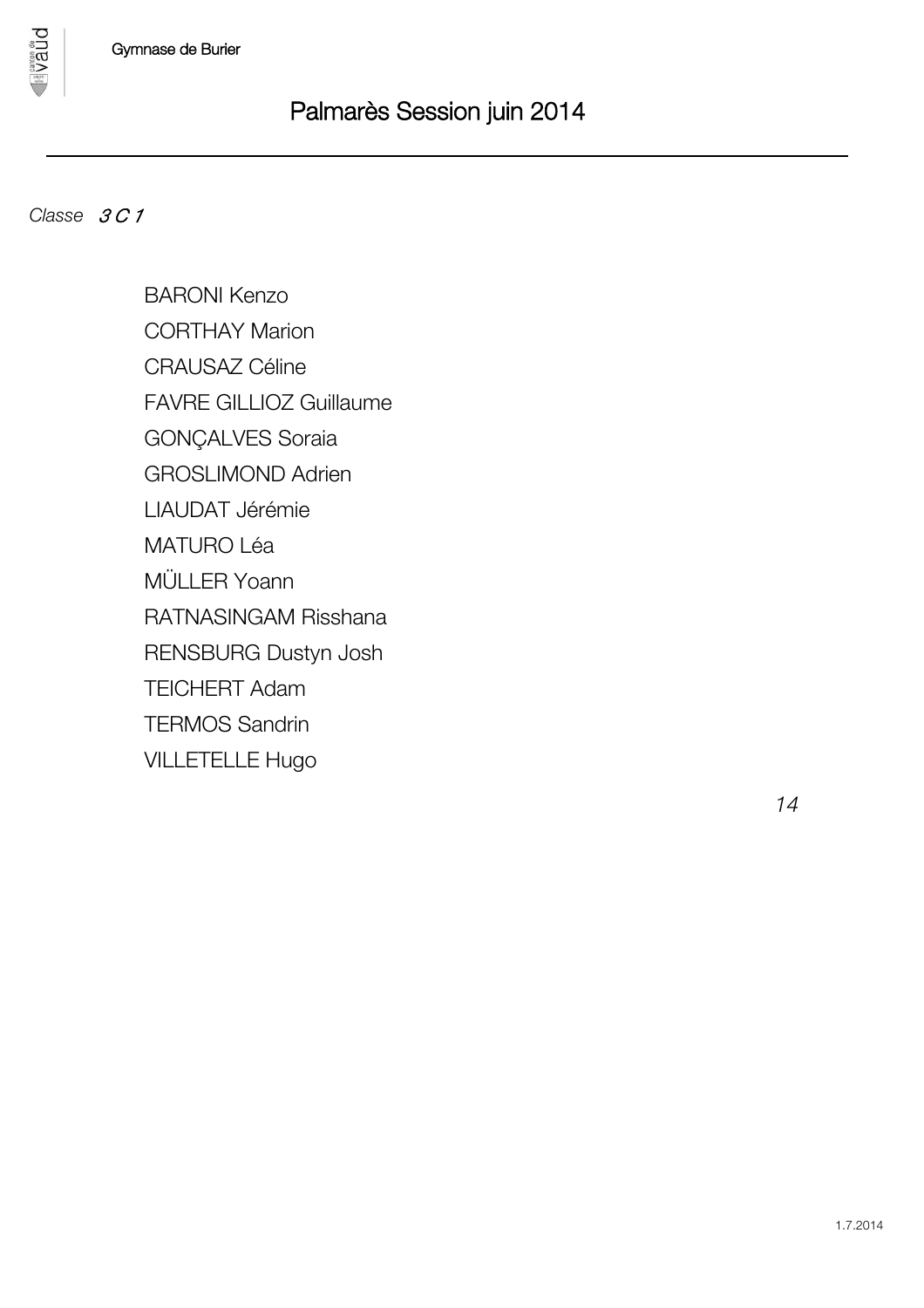### *Classe 3 C 2*

**Dnan** 

ARANCIBIA TAPIA Nicolas DUTOIT Loïc FIGLIOLA Alessandra HUGUENIN-BENJAMIN Maude LÜTHI Lauriane MOUTHON Bastien NARBEL Dylan NICOLIER Samantha PERRÉAZ Harmonie PICCARD Léa ROSSEL Elorri SCHREIBER Louise STUDER Camille TAUXE Gaëlle WOLFISBERG Pauline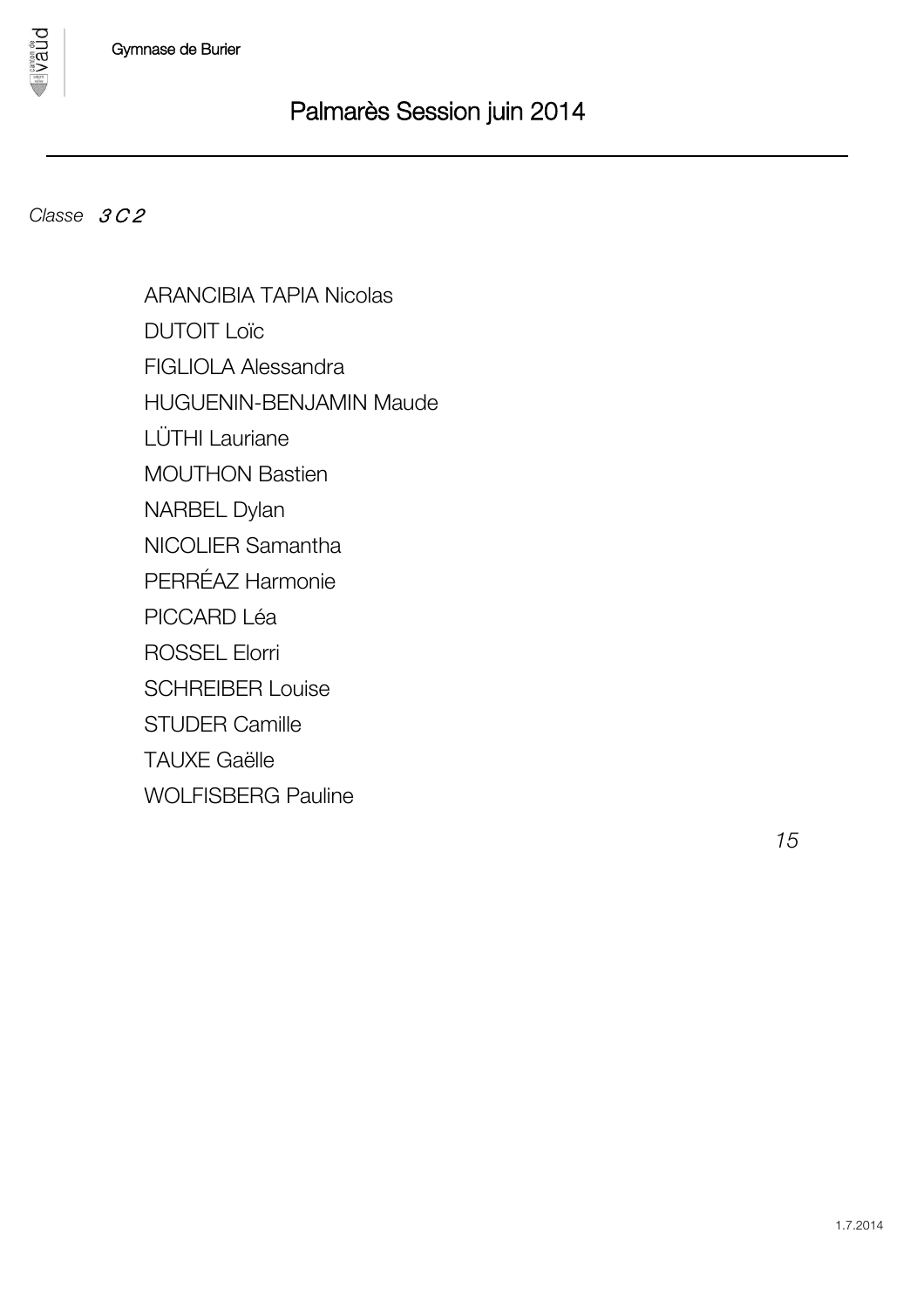### *Classe 3 C 3*

pnan

ALLEMANN Rebecca BONNANT Sarah DA SILVA CONCEICAO Vanessa DELALAY Roxane GIACOBETTI Tamleen Kelly GOJKOVIC Anka HAUS Manon HONEGGER Damini KERN Loanie LAZIC Kristina MORAZ Aline MOUSSA Hiba OBERSON Megan PETROVIC Dejana REYMOND Félix RIVIÈRE Charlène ROUGE Guillaume SARIN Barbara SCHÖPFER Margaux SELIMI Ermira SEYDOUX Joanne SILVA LUIS David UKEHAXHAJ Arbenita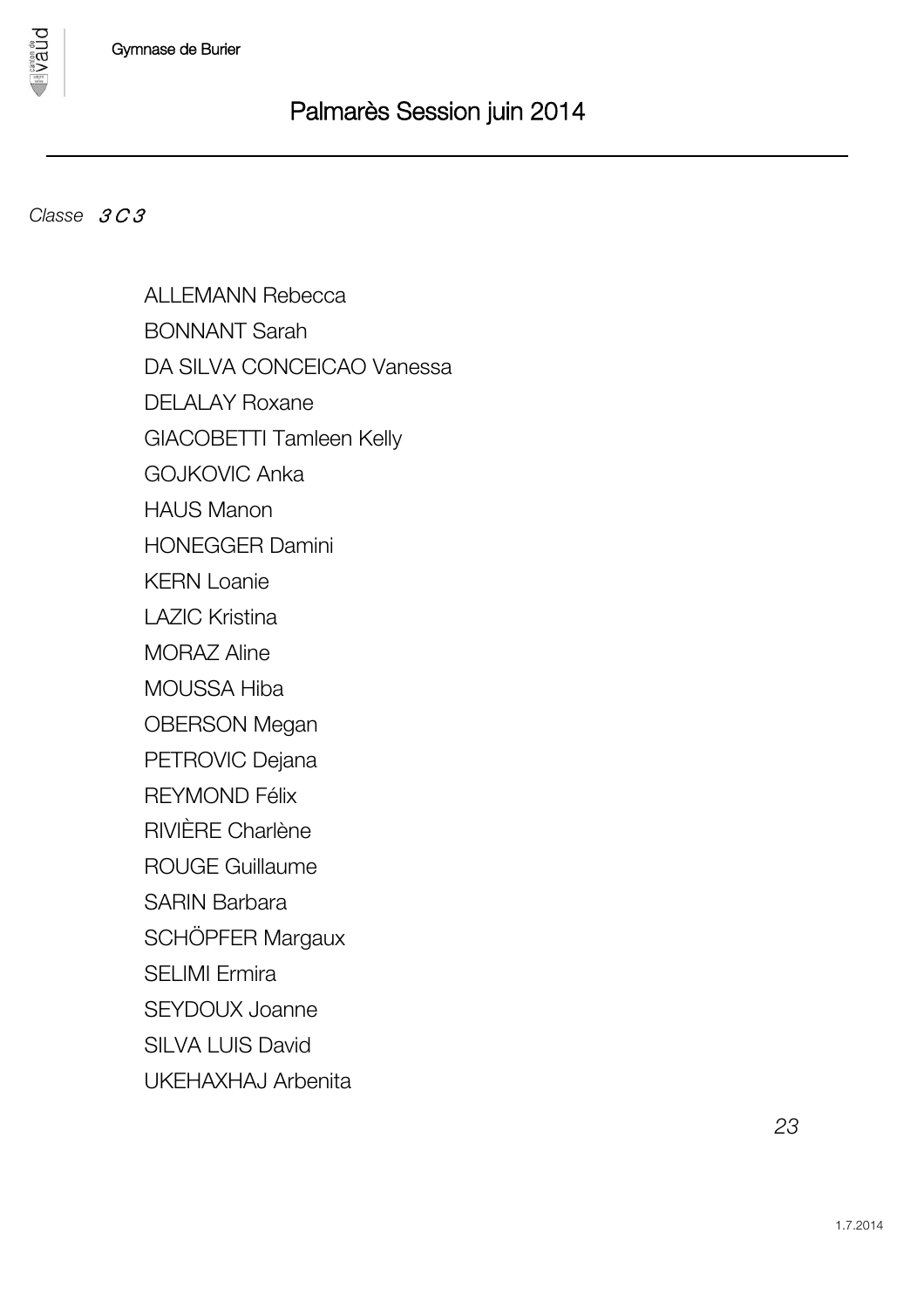## *Classe 3 C 4*

pnan

ALONSO Sacha ASFA Aurore BERISHA Besarta BESSON Allison BROGGI Alexandre CHRISTELER Virginie DIAS FERNANDES Catia Alexandra EICHENBERGER Olivia FLAUTRE Antoine GILLIÉRON Loïc HOXHAJ Valmira JOVIC Milanka KNEZEVIC Ana LA ROCCA Agnese MAYOR Laureline PEREIRA Marta POLITO Cécile TAGAN Angie TOLAJ Emirjona VEJSELI Nora VUADENS Chantal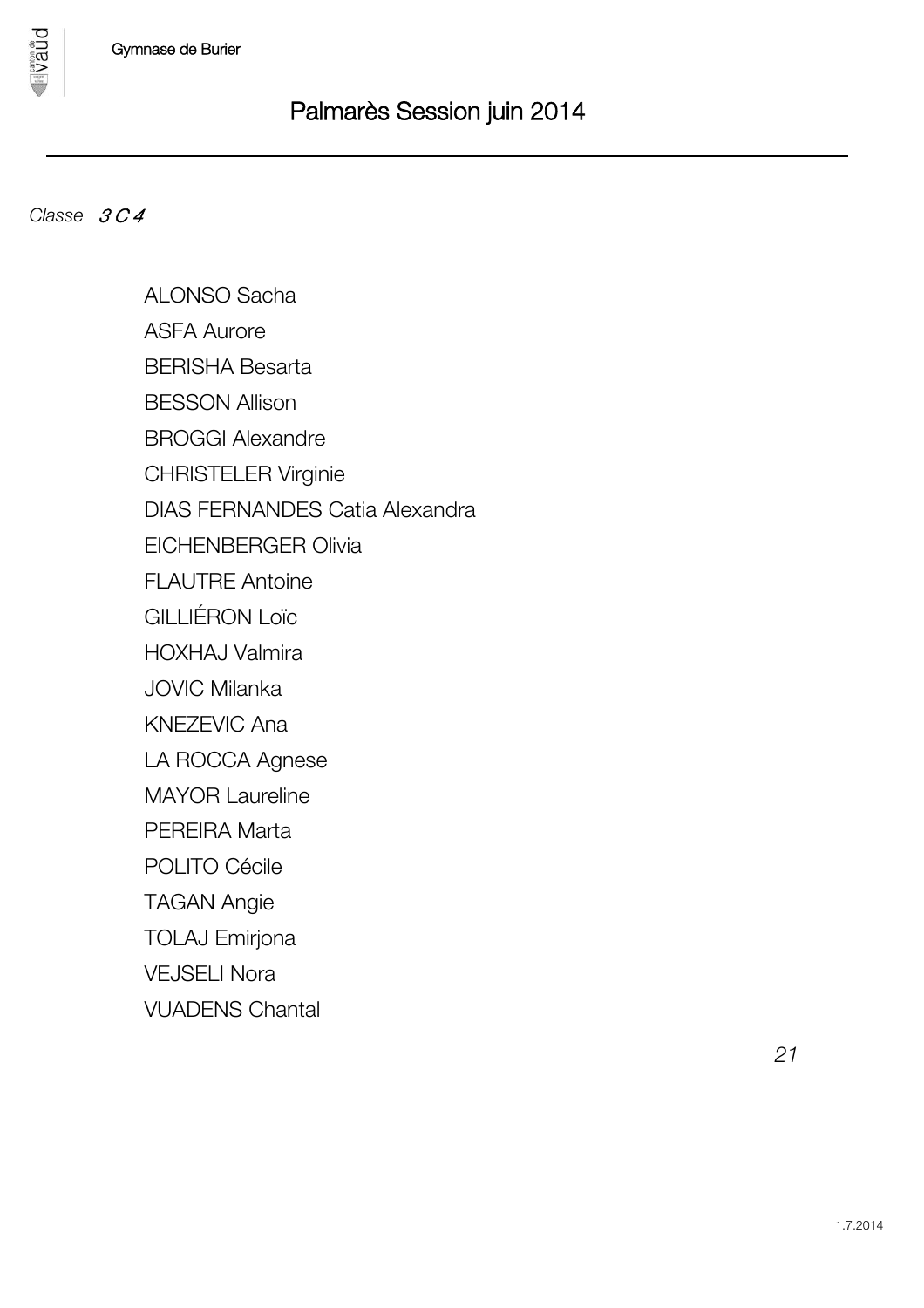

*Classe*  $3E1$ 

**DUBA** 

ACHATZ Nils BERSET Fabien CASAL Diego COIMBRA VAZ Michaël DÜTSCHLER Maïlys GONCALVES TENENTE Telma JANOTS Magali NDAYIZIGA Laurine NUSSBAUMER Marie PARIS Jeremy PASTOR Charlotte ROCHAT Morganne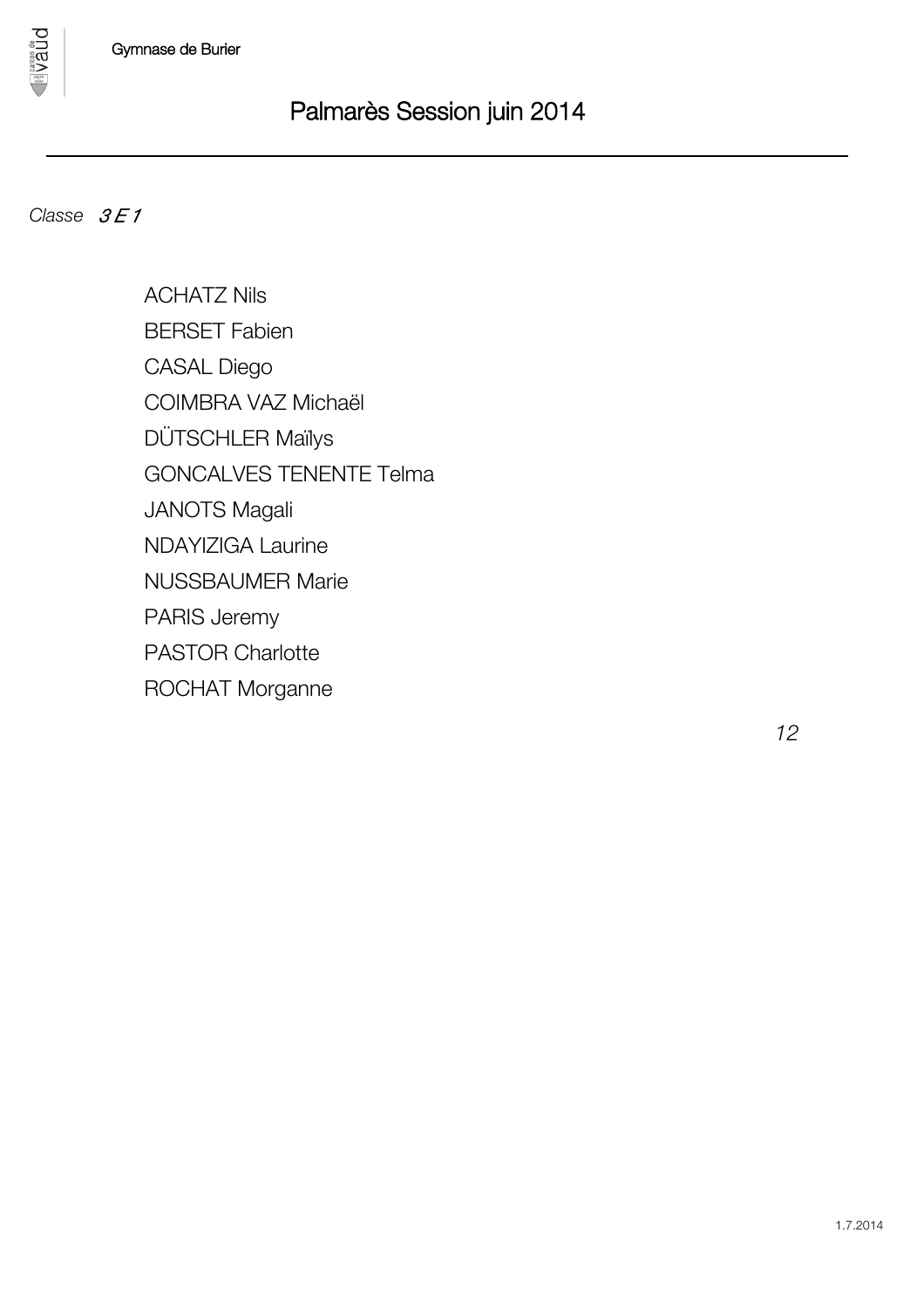### *Classe*  $3E2$

**DUBA** 

BARBERIS Laura BEAUPIED Dylan BERGMANN Axel BLATT Lucien CAGNIN Ameline DELAFONTAINE Magali GOBELJIC Amina HABERTHÜR Laure LE GAUFFEY Maëlle LINK Charlotte LORANDI Anthony PIGUET Léonard RACCIATTI Vincent SAEZ MENDEZ Roxane SCHNEIDER Karine STUTZ Tania TAVERNEY Nestor THEULAZ Jonathan WALLISER Nicole WEBER Johan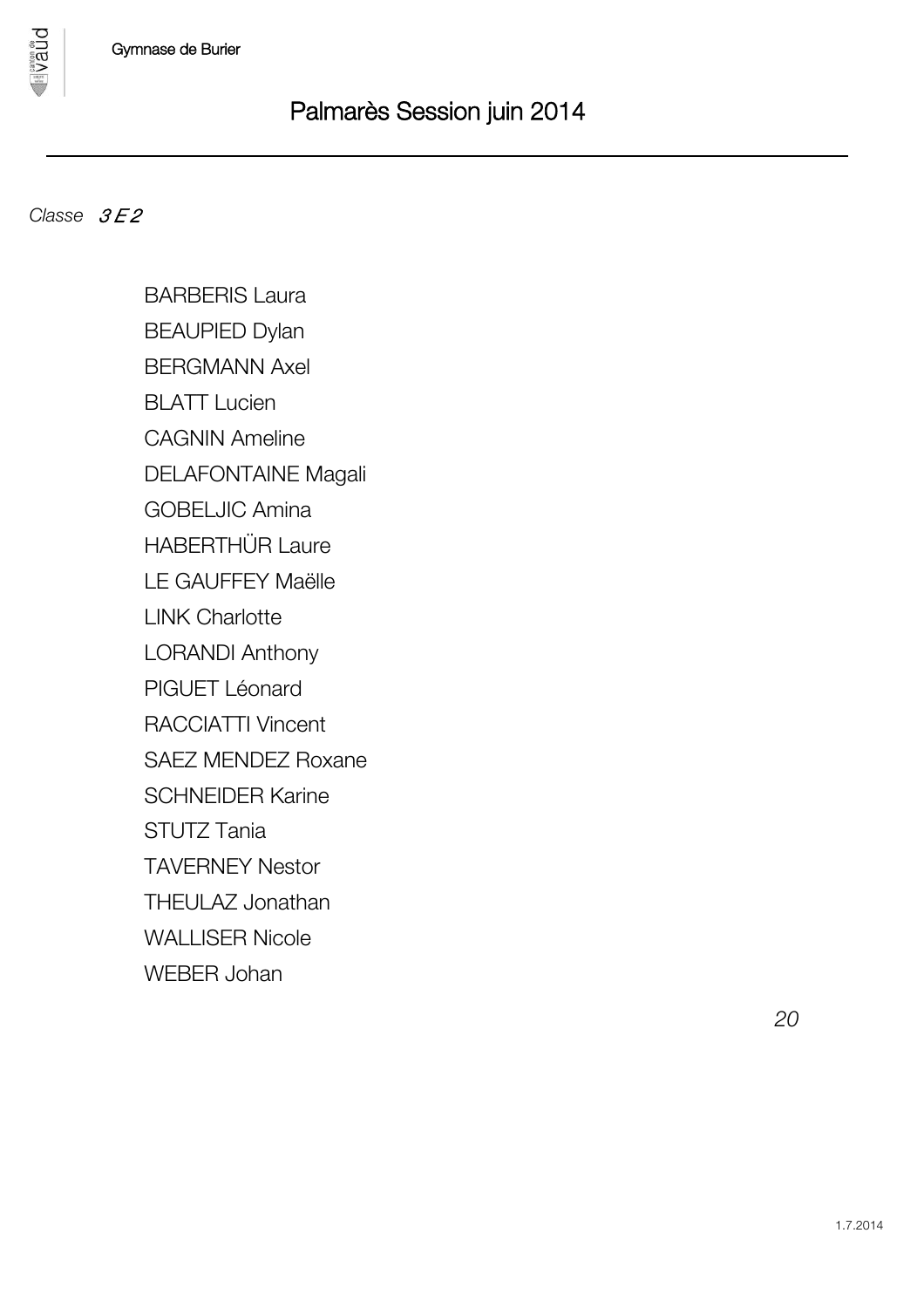### *Classe 3 M 1*

**DUBA** 

ALIU Drilon ANSERMET Christopher Jack BÉCHERRAZ Chloé BEN RAYANA Sophia BERTHIER Nadia BODEN Léa DÉRIAZ Jean-Marc FAVROD-COUNE Caroline GEIB Romain GERBER Sophie GORGÉ Lucie LANGWIESER Yann MARCHESI Sophie RAPAZ Clément VERDAN Valentine WILLIAMS Tony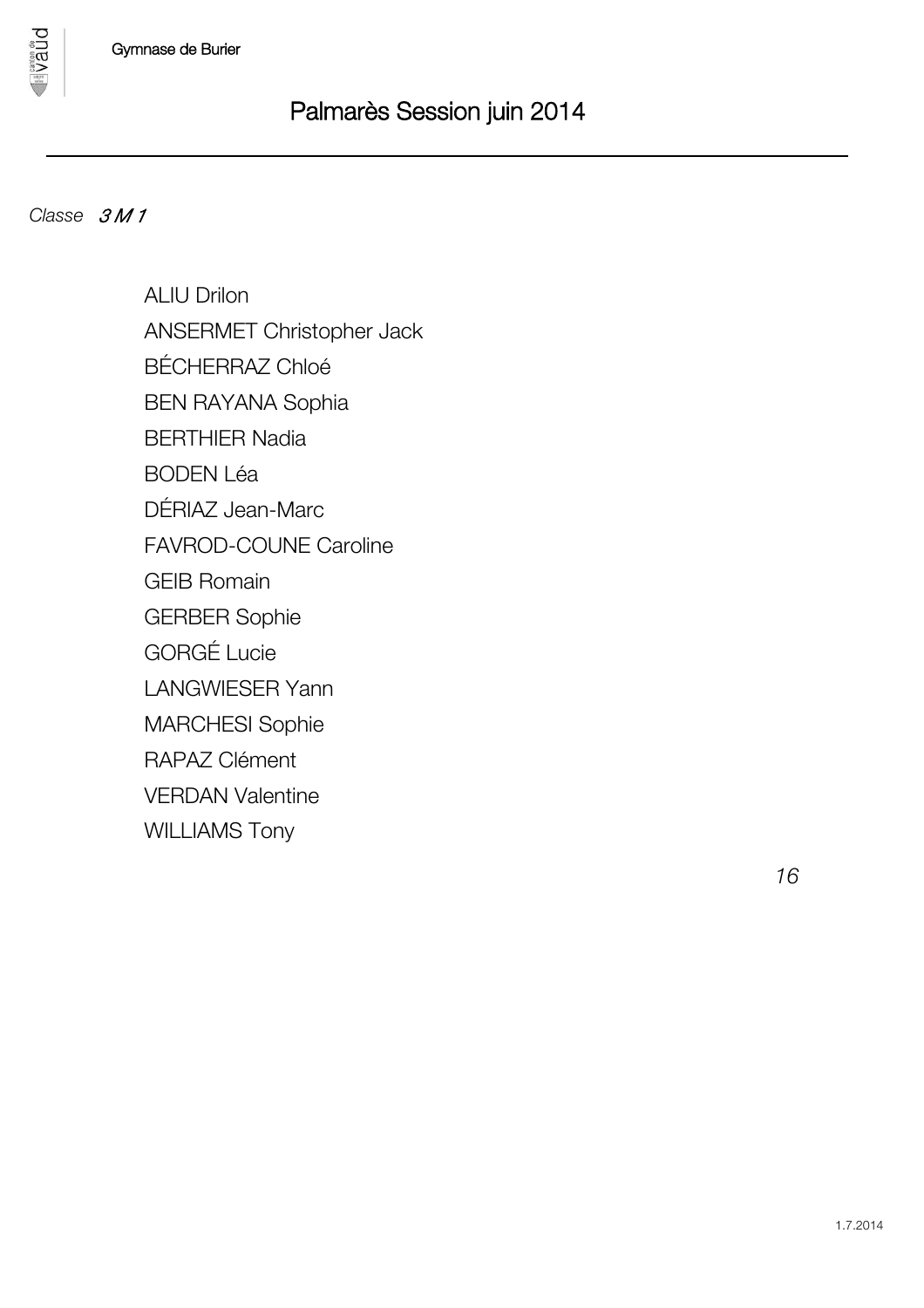

### *<i>Classe 3M2*

**DDBA** 

BARRY Julian BRECHET Nadège DELAVY Margot DUBOIS Charles DULLOO Milad EPARS Maxime FREYMOND Mathilda GUARNERO Victoria GYSLER Fabio HANNEN Janika JERBIA Wassim MAIRE Sophie MEYER Charlotte PASCHOUD Thierry RUNGE Simon SONNO Loris THEILER Kenji THOUEILLE Paul WUILLEMIN Julie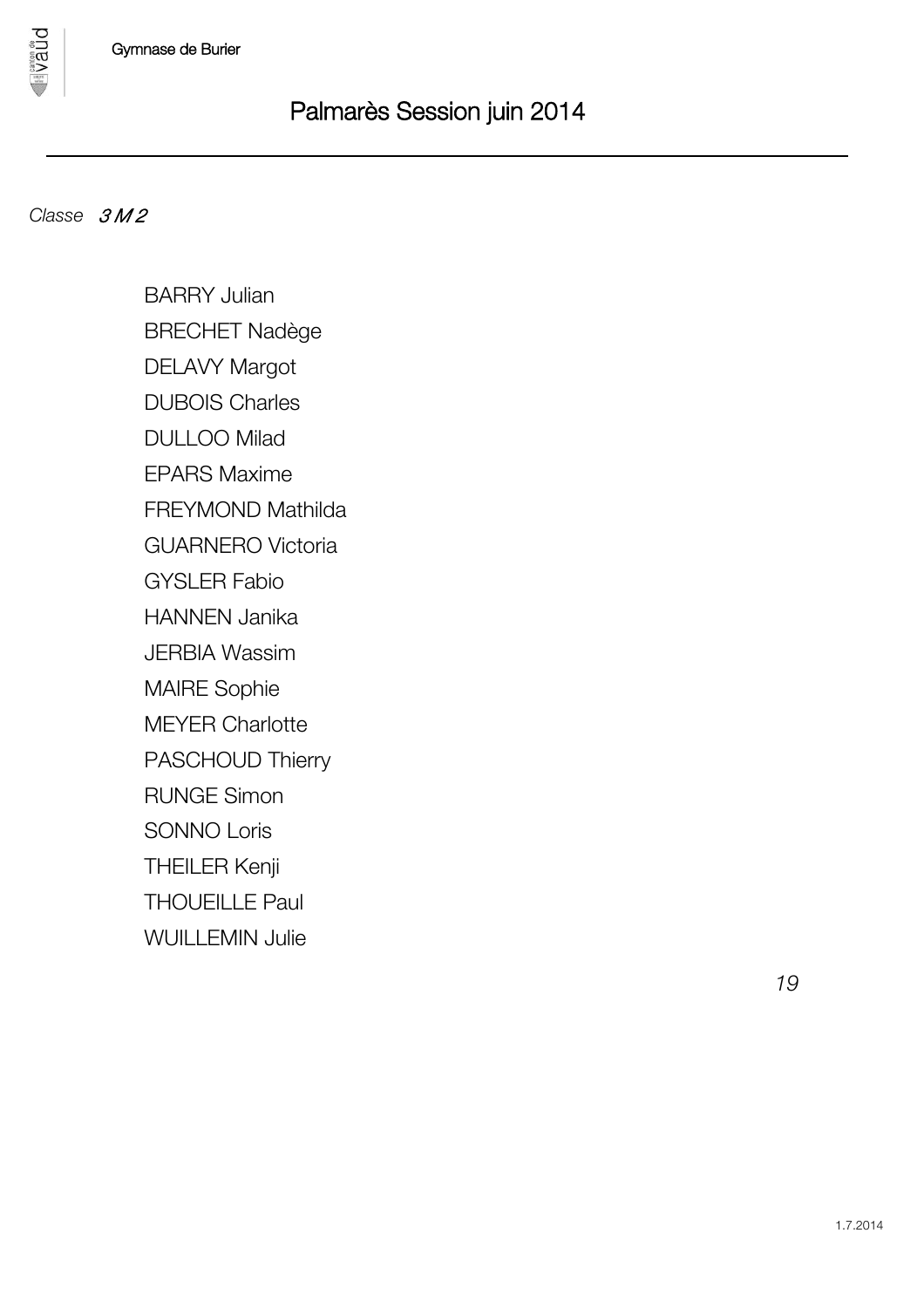

**Dnan** 

AMBAS Anastasia BLATT Sophie CAHANI Edona CAVIN Bastien CHIKHANI Céline CIOCCA Eva EHRET Elodie ERBETTA Alexandre FERRARI GUEVARA Mario GRÜNBERG Lydia JUNOD Raphaël KANAKARATNAM Swapna MICHAUD Isaline MOLLEYRES Timothée PERRIG Marion PONTIGGIA Lisa PULFER Juliane ROUILLER Cynthia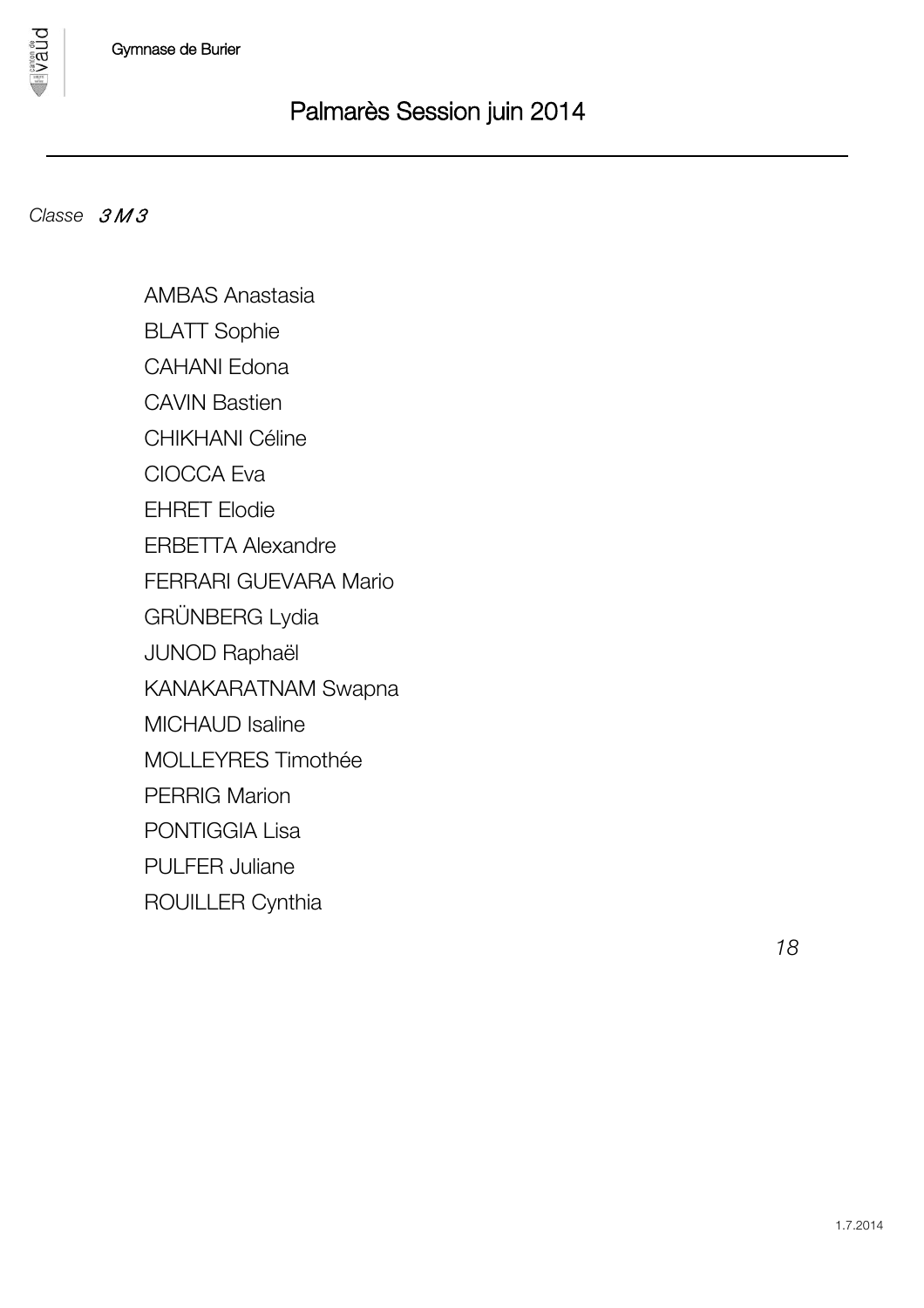

**DDBA** 

BATUSHA Agonis BOURLOUD Tiffany CLAPASSON Céline DE MERTZENFELD Kenza DUSSEX Alan EL MADANI Yasmine GRÄNICHER Aldina GUMY Claire HENCHOZ Noélie LANGUETIN Malika RUSCIO Kyllian SIGRAND Lauriane SUARD Chris TIKI MBASSI Larissa WAGNIÈRES Michael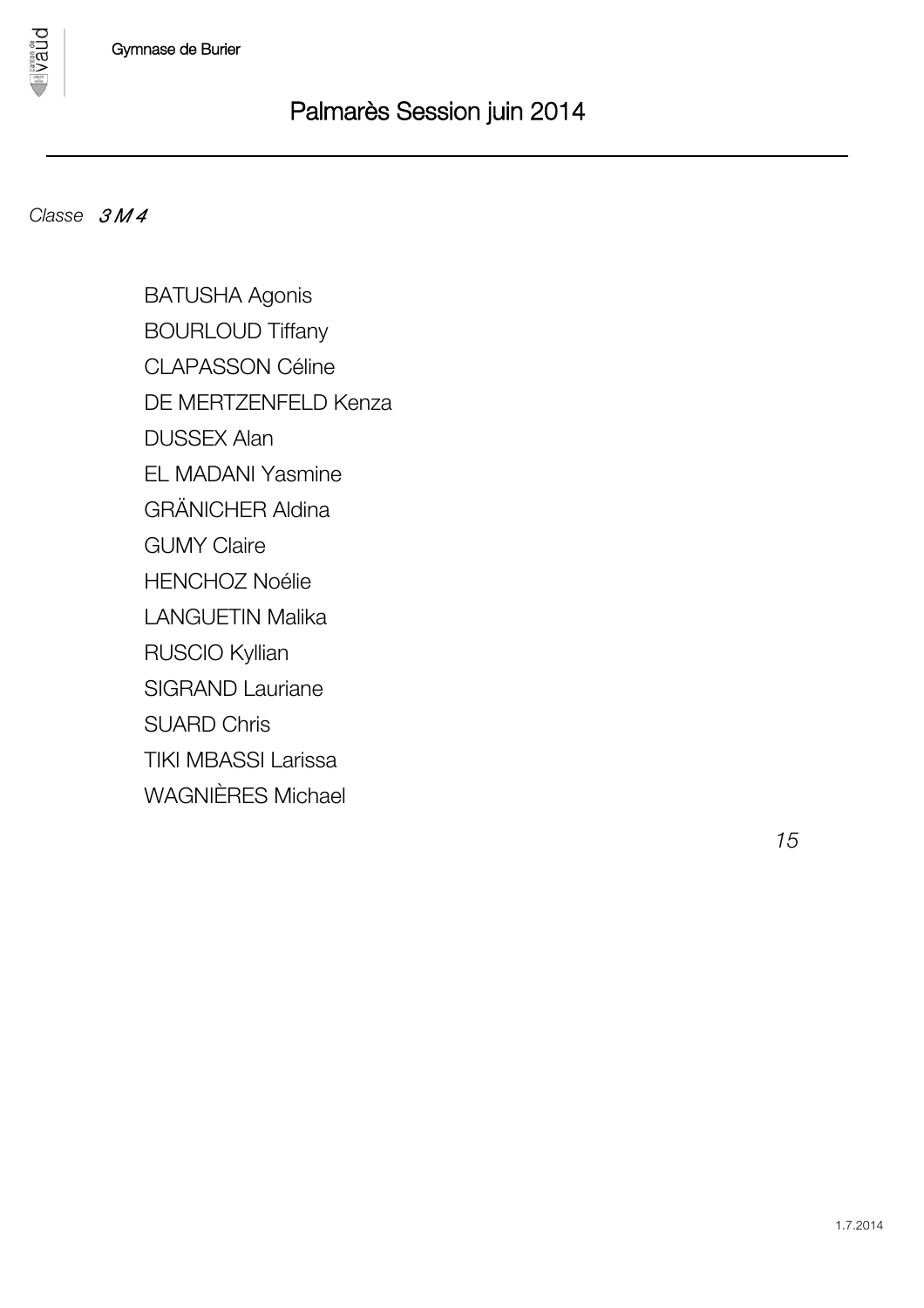### *Classe 3 M 5*

pnan

BERGER Julien BOMIO-GIOVANASCINI Bruno Mario CASTEL AIN Paul COUTURIER Alexia DE KERCHOVE D'EXAERDE Tristan HAXHIMERI Valon MEYLAN Ludovic MORIZE Yann NICOLET Yoan PROLE Dejan REVEILLARD Térence SANDEN Enzo SAUVAGEAT Estelle SCHAAD Nicolas SCHWALLER Nicolas STUBER Thomas SULJIK Fidan VLADKOV Kaloyan WOOD William ZHOU Jianhan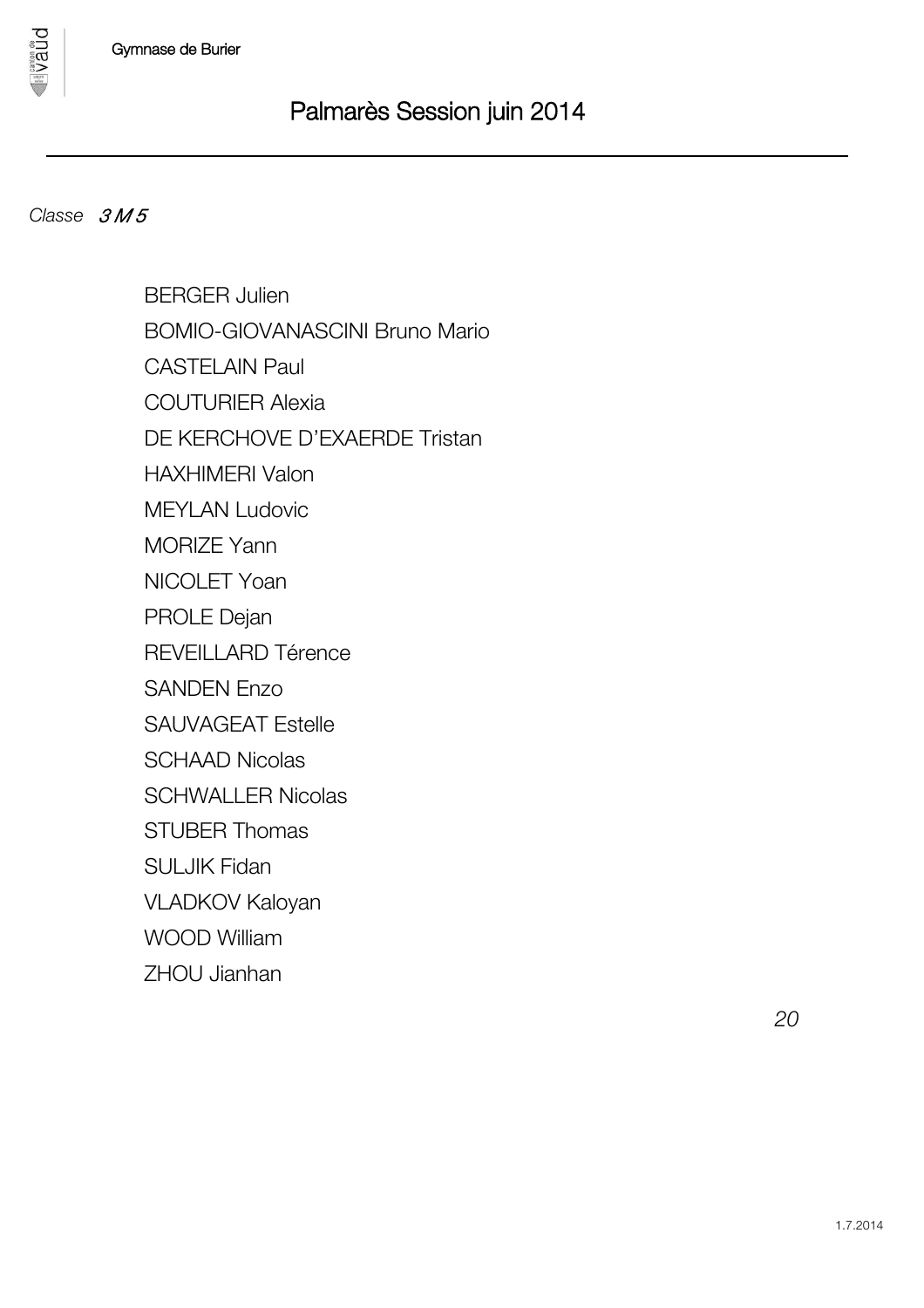### *Classe 3 M 6*

**DUBA** 

BLANC Stéphane

COTTIER Fabrice

DERDER Sayid

ERPEN Maxime

FAILLÉTAZ Alix

IFF Barbara

JERINIC Milos

LEYLAND Frédérick

LOT Antoine

LOUP Matthias

PAGES Alexandre

RESTORI Nathanaël

SCHIZAS Alexis

STÖRI Marie-Joe

VOLET Quentin

VÖLLMIN Olivier

WOUDSTRA Mack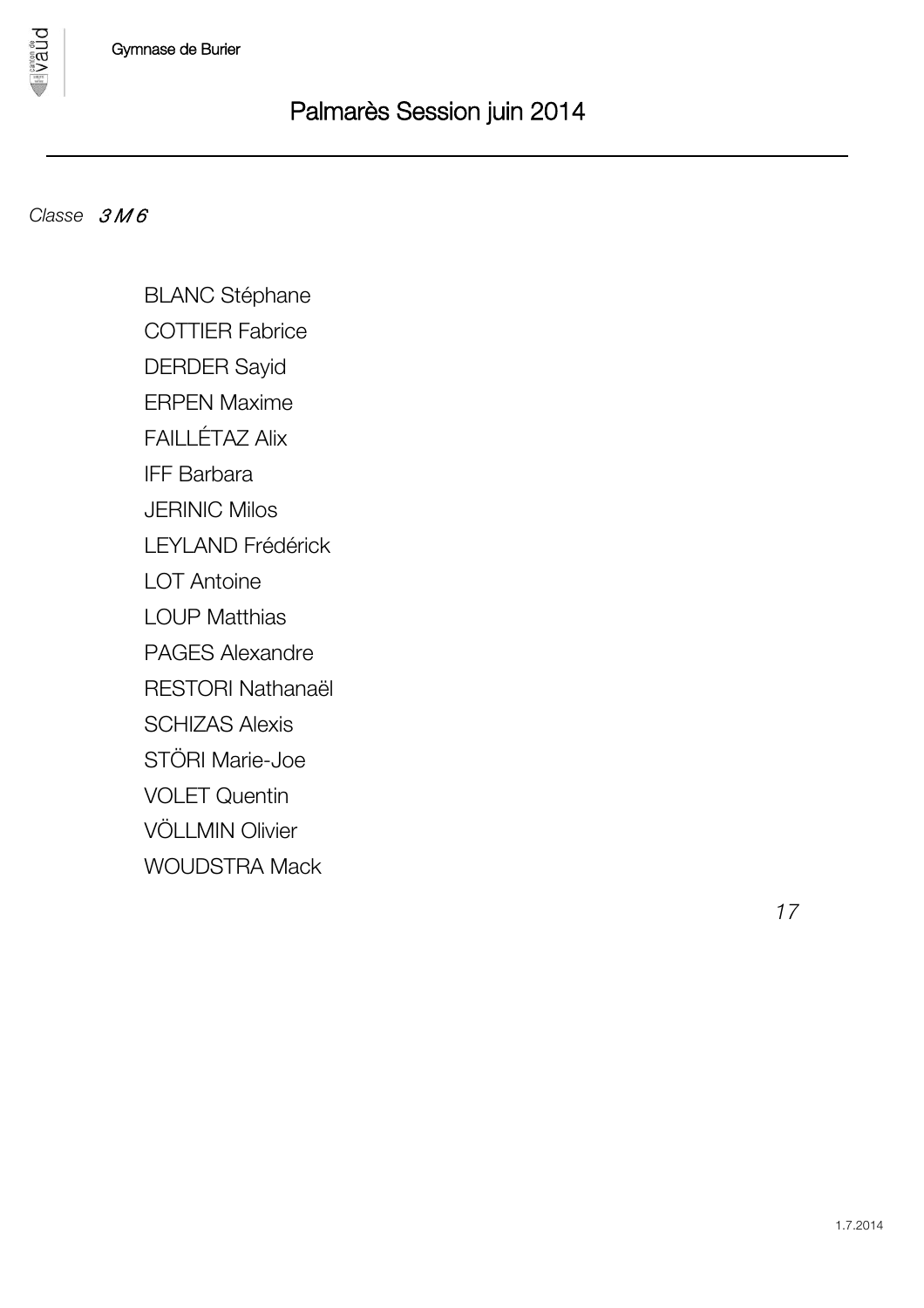

### *<i>Classe 3M7*

**Dnan** 

AMOROSO Raffaele

BATPUREV Pagmaa

CHATELAN Léa

DAMIANI Vanina

DESARZENS Clémence

DI FULVIO Lisa

DUCRET Jérémy

EPERON Valentine

GELIN Mathilde

IAMARTINO Fabio

MATHIEU Amandine

MIETTA Sophie

PISTACCHIO Ornella

RABEL Corentin

SCHWENDIMANN MONASTERIOS Laura

SOFIA Alan

SUSAN Naomi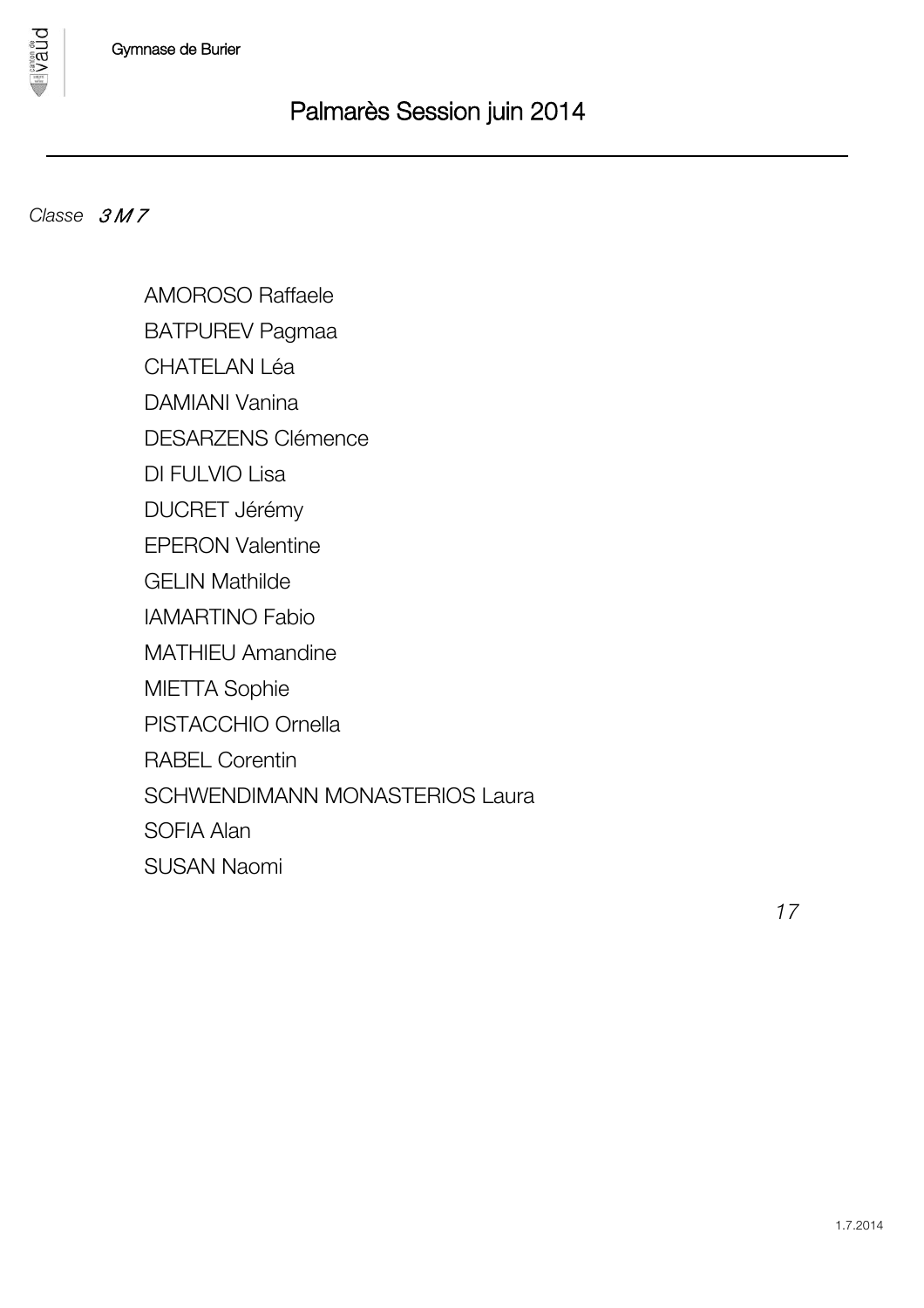

**DUBA** 

AHMETI Eliot BRUGGER Vicky CALDARONE Vanessa CHERIX Mélanie DRISCOLL Lara EGAL Dini ESTOPPEY Justine FRAYSSE Anastasia HAJZERAJ Fjolla HEUZE Mathilde KÄSER Nikolas MAILLARD Fanny MARKANDU Marusia NUBER Morgane SILACCI Matthieu TAIT Sarah ZRYD Stéphane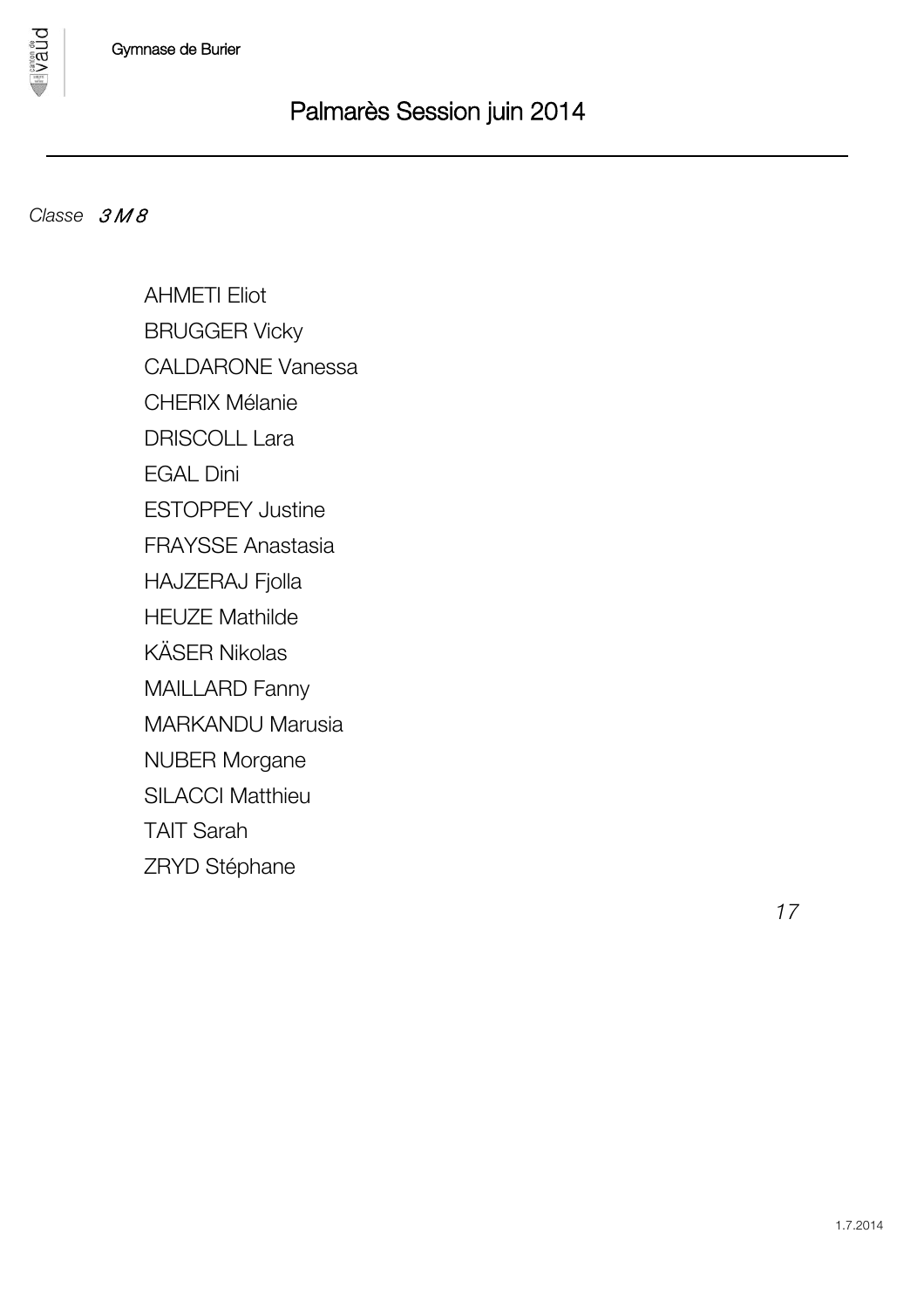### *Classe 3 M 9*

**DDBA** 

ALMEIDA LOURENÇO Andreia BOBST Maxime BRAFF Luana FREY Vincent FUCHS Cédrine GAUTHIER Gaspard JENT Lydia LE BLOC'H Alexandre MARTIGNONI Julia PEREZ Lucas PUENZIEUX Louis RAABE Maéva RAMAJ Eglantina RESTORI Inès RIZZO Milena SIMIC Natasa TROMME Marin VOGEL Alexia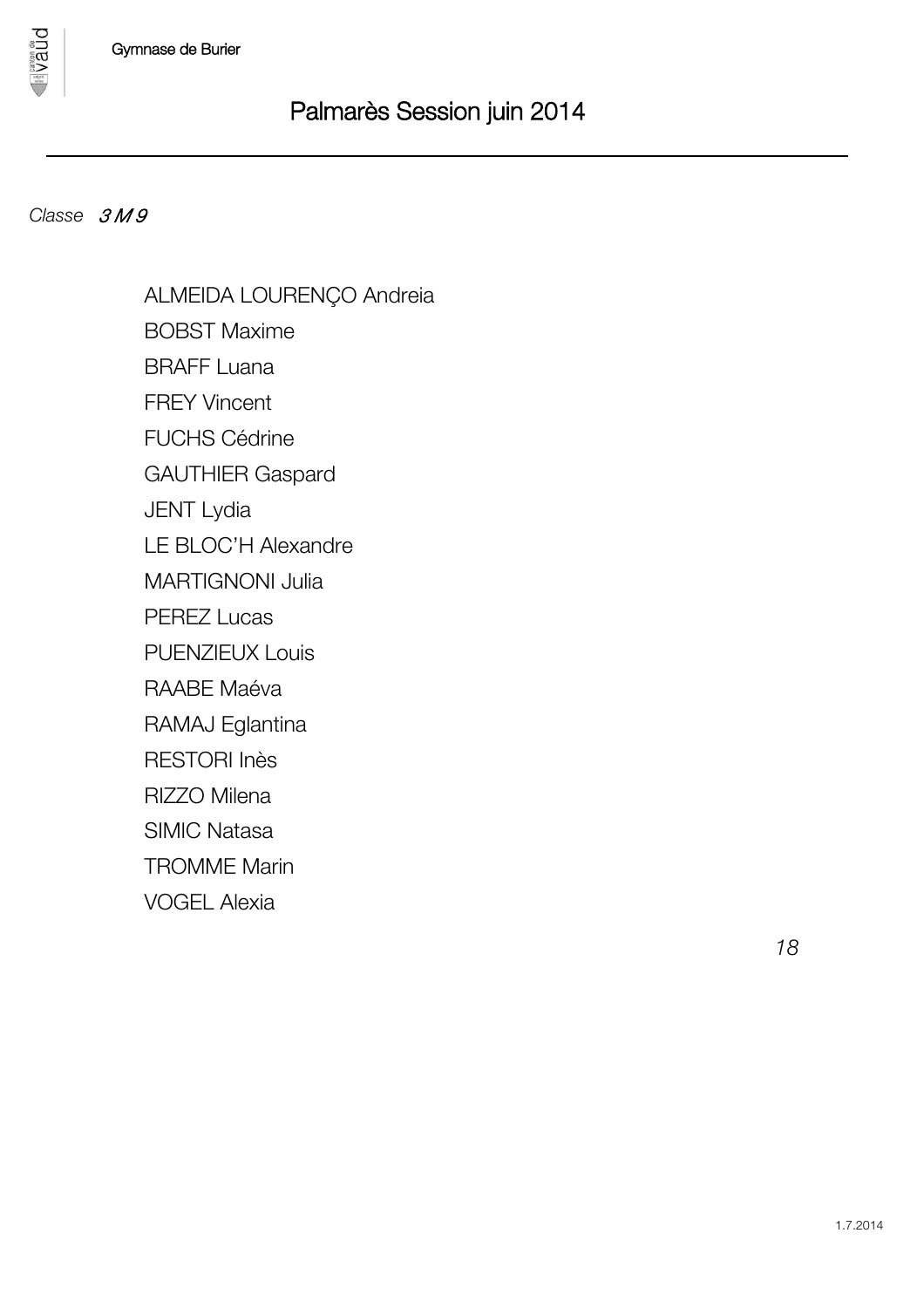### *Classe 3 M10*

pnan

ASGAN ZORIGT Ninj BESSON Mahé CHABBEY Basile ELMIGER Kevin GROS Paloma GUGGISBERG Roman HENDERSON Philippe ISELI Yael JANIN Thibaud KRENGER Marie MAILLEFER Dalia MARTZ Aïda MICHALAK David MOIX Vincent PORCHET Guillaume RENTSCH Quentin RODRIGES LOPES Sergey SMIDT Michaela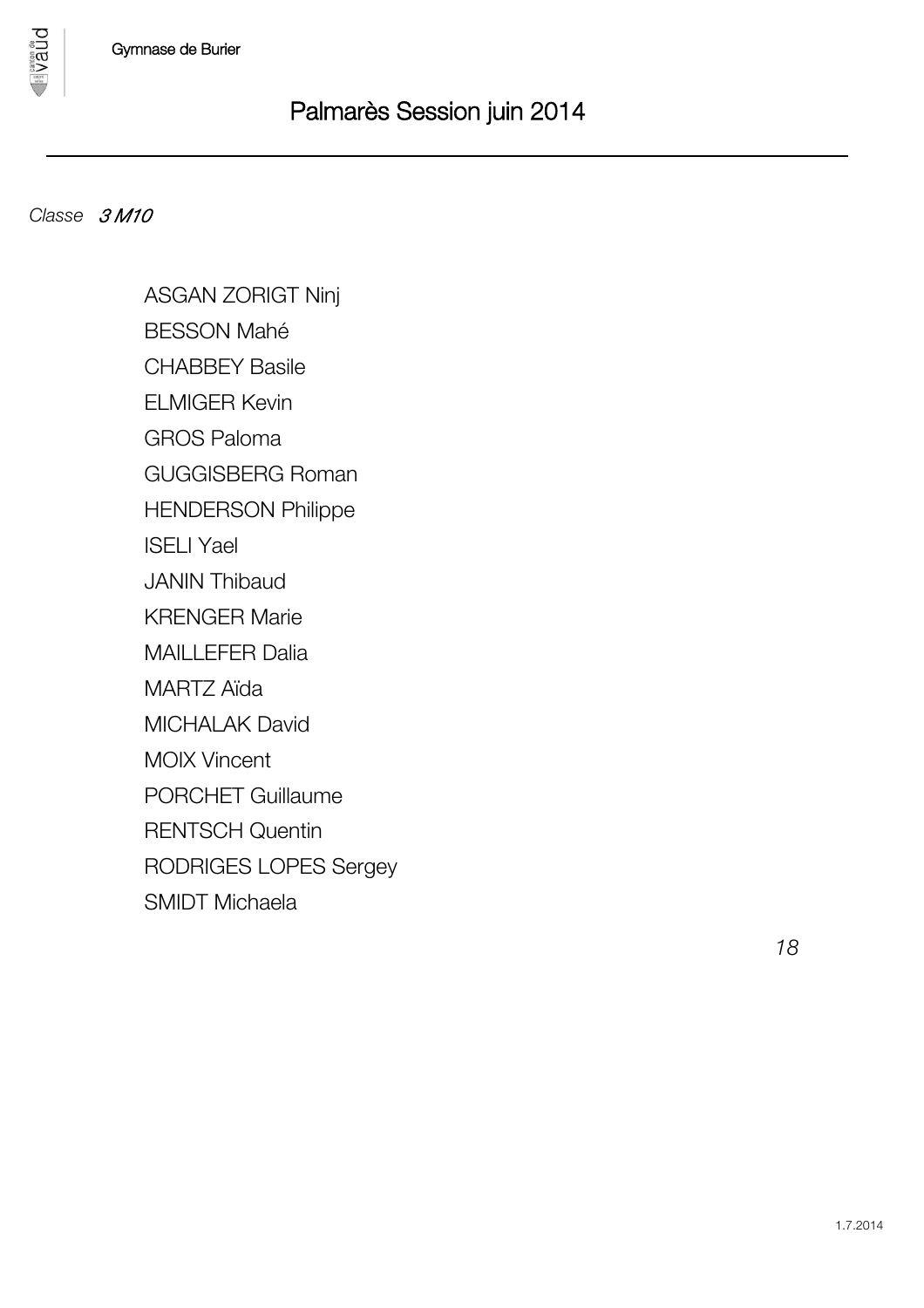### *Classe 3 M11*

pnan

BERRA Camille BRUNSCHWIG Stéphanie CAVALERA Morena CORTHAY Albertine EADY Marine JACQUAT Chloé JOLIQUIN Jessica MEYSTRE Mélanie MOLINA FARIÑO Alejandra MOLINARI Naomi MONTET Jessica PILET Sarah REY Marjolaine SADIKU Vjosa SCHAUB Nelson SOOKNAH Shanon YERSIN Floriane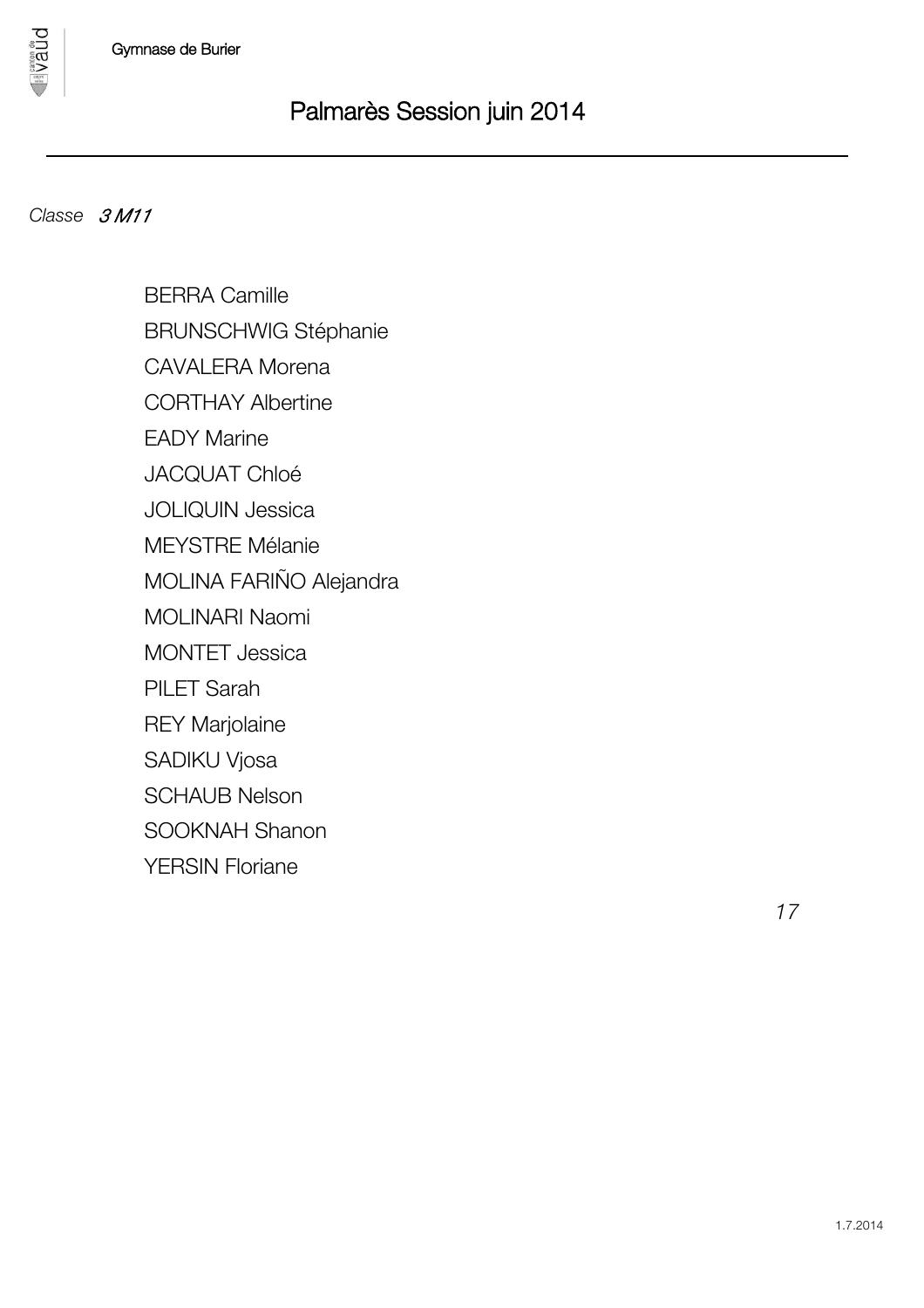**DDBA** 

ANDEREGG Arthur

BALLIF Maxence

CATTIN Coline

COCHICHO David

JAQUILLARD Pierry

MARK Céline

MBOSSO Christèle

MOYARD Delphine

MURY Leïla

OCHS Carli

PILET Cindy

REGAMEY Léanne

RIES Aurélie

RUCHET Benoît

RUOSCH Sébastien

SCHMID Audrey

SCHNORHK Chloé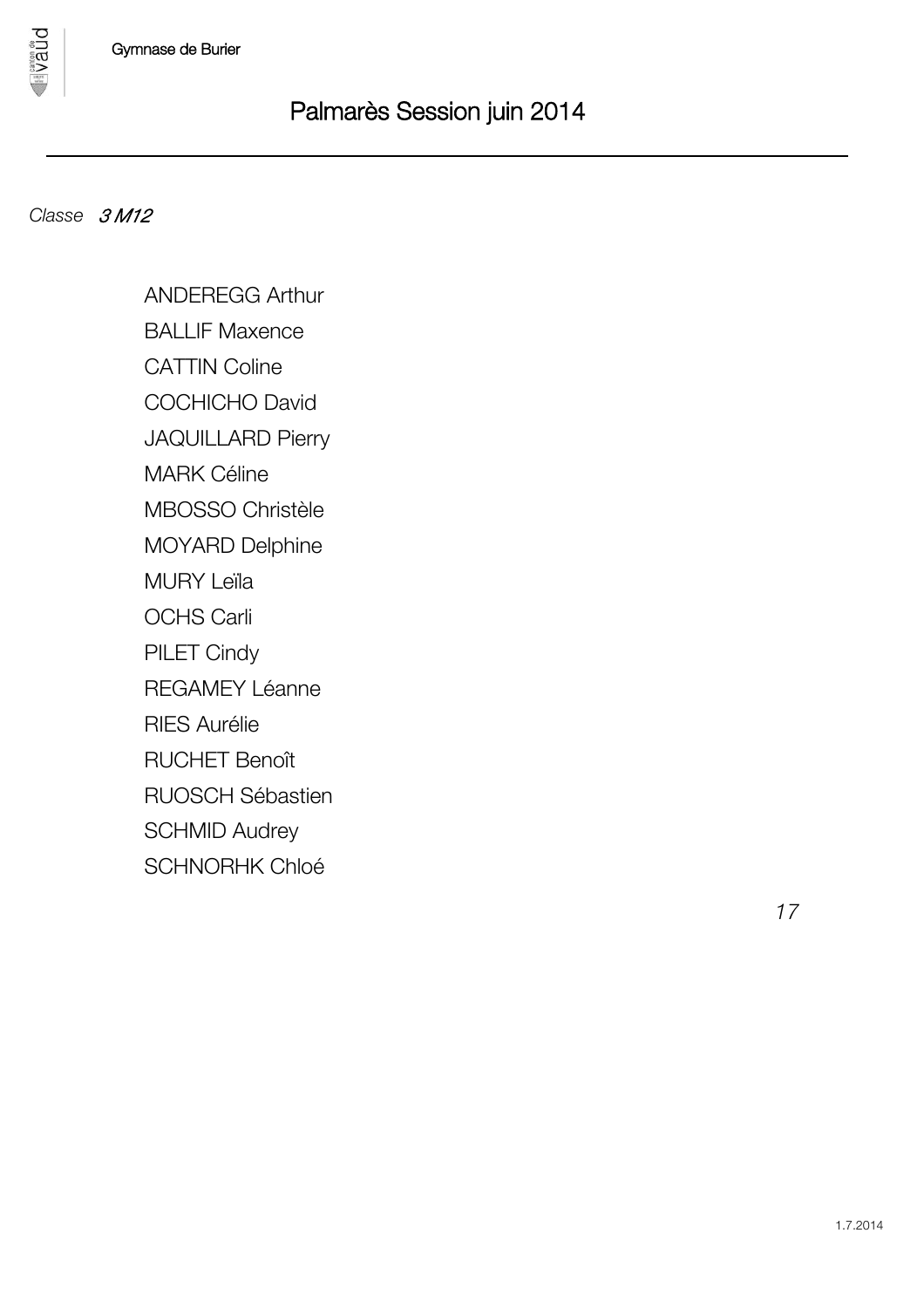### *Classe 3 M13*

pnan

BERTOLAMI Jessica

BORAN Fiona

CHRISTE Anouk

DAEPPEN Maya

DUBI Etienne

DUPRAZ David

HABERSAAT Marc

KADRIJA Kadisha

LEMOINE Damien

LUYET Jessica

RECHENMANN Cédric

ROTH Jodie

RUNGE Elise

RUSCIO Dina

SCHWERY Hannah

TOLAJ Valflora

TSCHERRIG Florence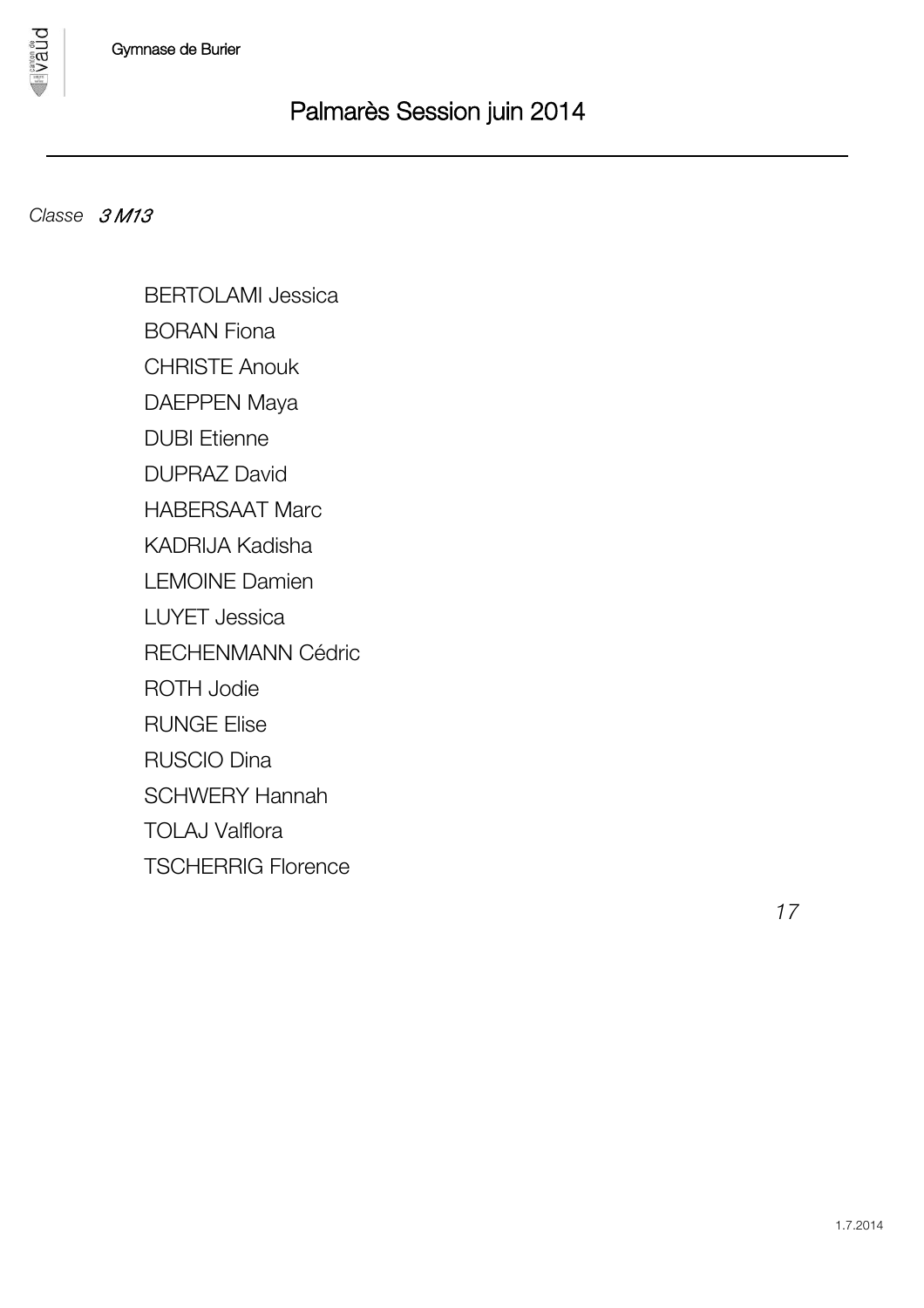### *Classe 3 M14*

**Dnan** 

BOUCHER Sînziana CASAS Sandra CLÉMENT Yasmina

CORNU Ludovic

CURRO Valentine

DA SILVA Sara

FASSA Hector

LOGOZ Thomas

LÜDI Urs

PEARMAN Samantha

PETKOSKA Ivana

SCHÄUBLIN Chloé

SCHICKEL Valentin

SCHMOUTZ Tania

SECNAZI Ruben

VAUTHEY Romain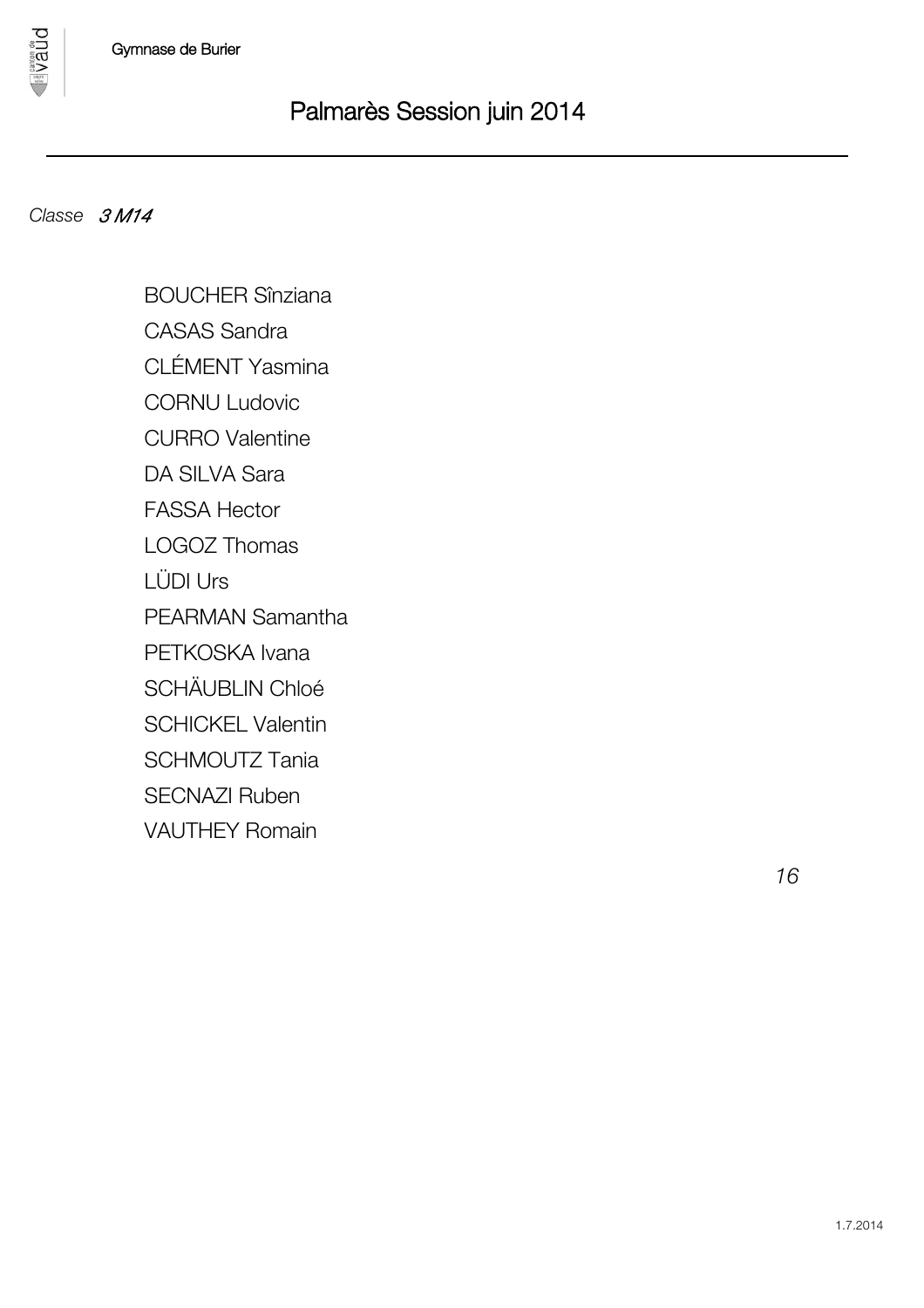### *Classe 3 M15*

pnan

AMOROSO Chiara BOJKU Liridon BREVAL Rebecca CACCAMO Loraine CASTRILLON Eva CORNET Alexia DURAES DA COSTA Alexandre FRIEDLI Bérénice HAUPTMANN Mathilde HOYOIS Céline KONISHI-COMFORT Aria LIENGME Elisa MATOSSI Ophélie NICOLET Josselin ROULET Cyril RUFFIEUX Kevin UMUHOZA Gisèle YERSIN Gilles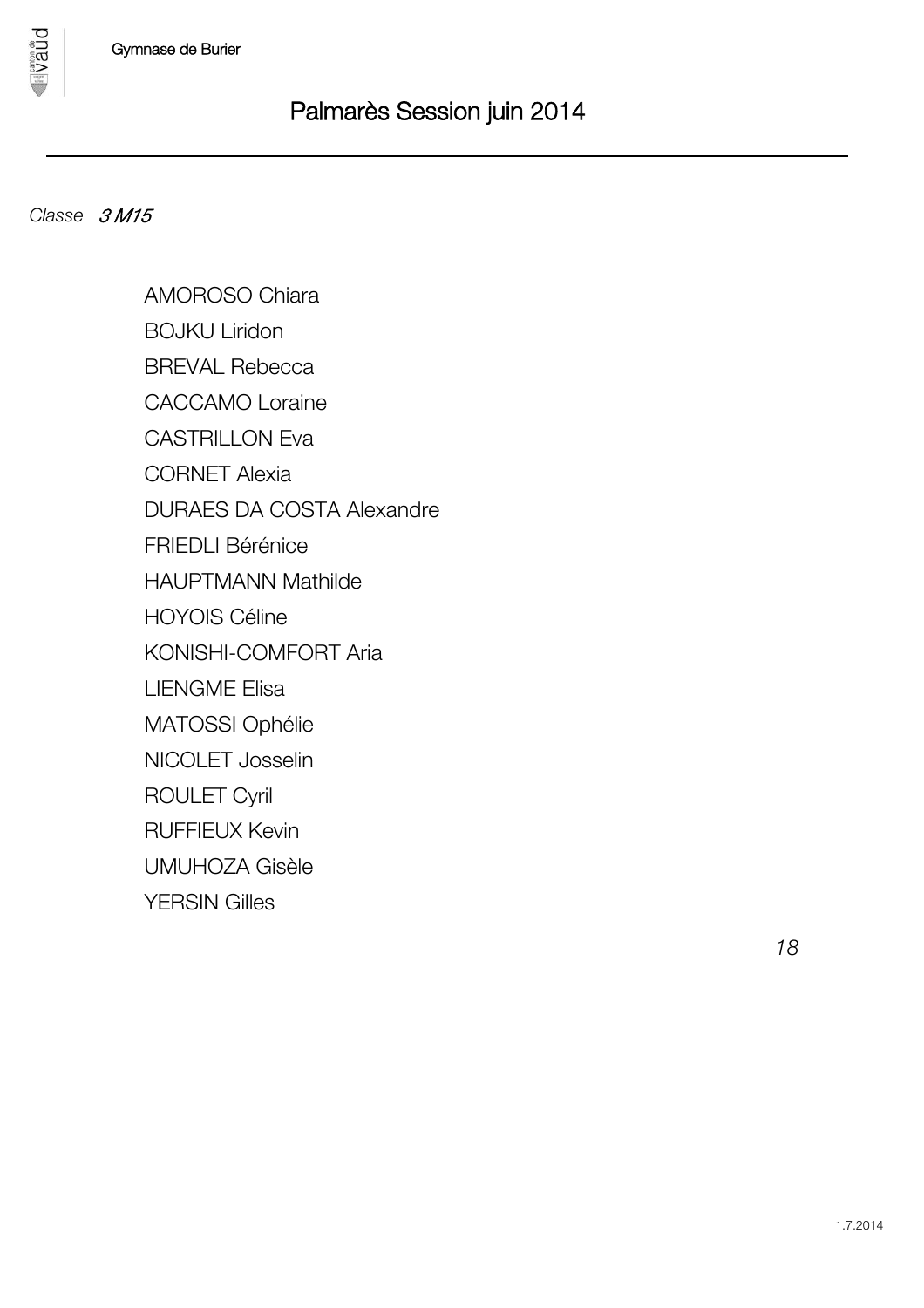

**DDBA** 

BARTHE Vincent BASSIN David BERSET Léa

BONELLI Alexia

CHESAUX Nora

CRETIN Philae

GEISER Olivia

HELLER Simon

JORIS Morgane

JOSSERON David

LIN Johan

MANCO Letizia

MAYOR Camille

MÉAN Noémie

MOILLEN Julie

MOTTAZ Zoé

PEZZETTA Martino

SCHLAEFLI Louise

SIMON Augustine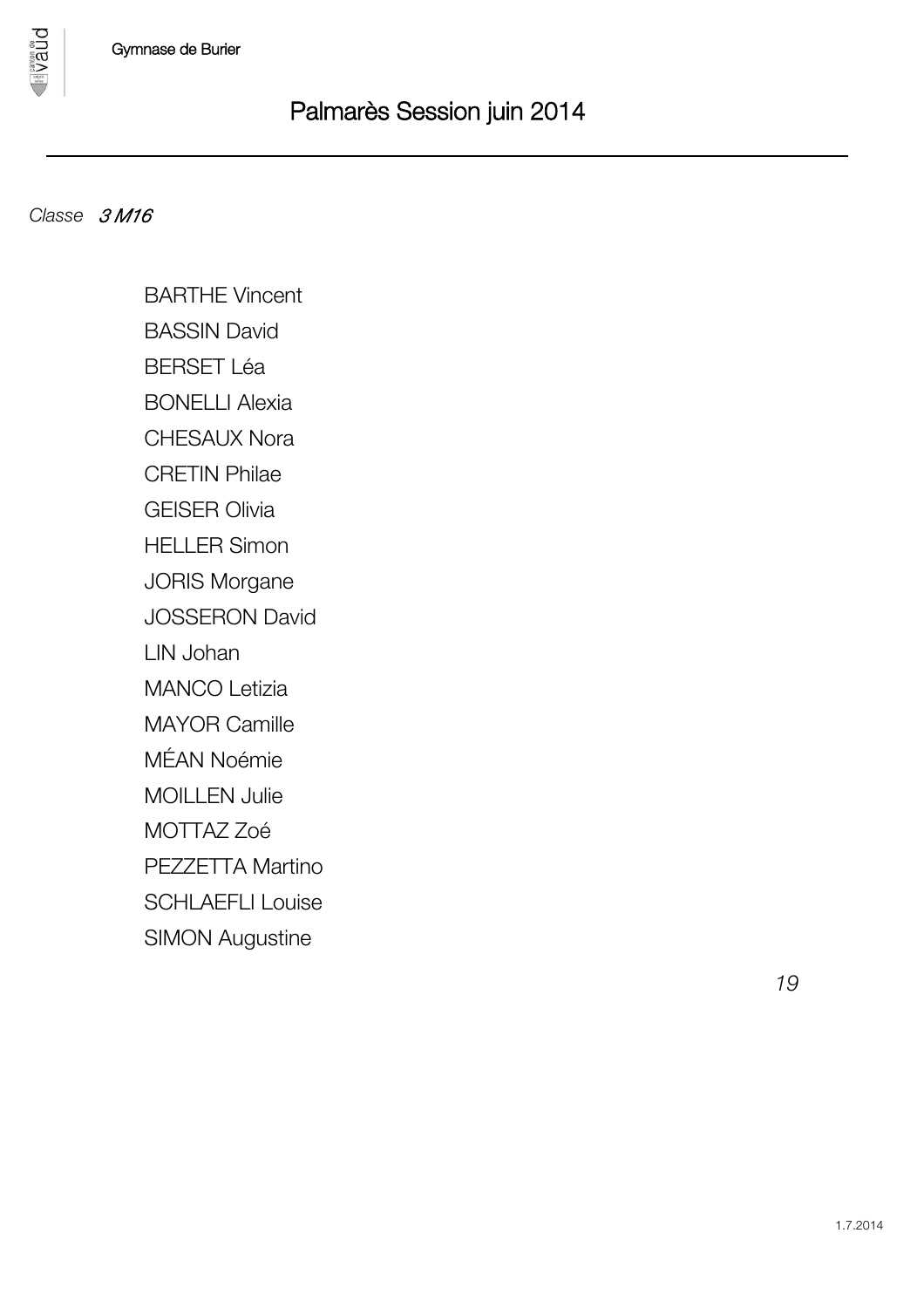

**Dnan** 

ALBISSER Déborah ALIU Alije AUBRY Lola COLLAUD Alicia CORDOBA Samantha CORNET Angélique

DANAI Moïn

DROLLINGER Nathan

DZEMAILI Besiana

FIDALGO VAZ Andreia

MAMIN Thibaud

MENTH Sarah

MEYER Audrey

MOËNNE-LOCCOZ Amandine

PEDERSEN Marc

RAMADANI Ibadete

RUSS Naomi

TIROCINI Margot